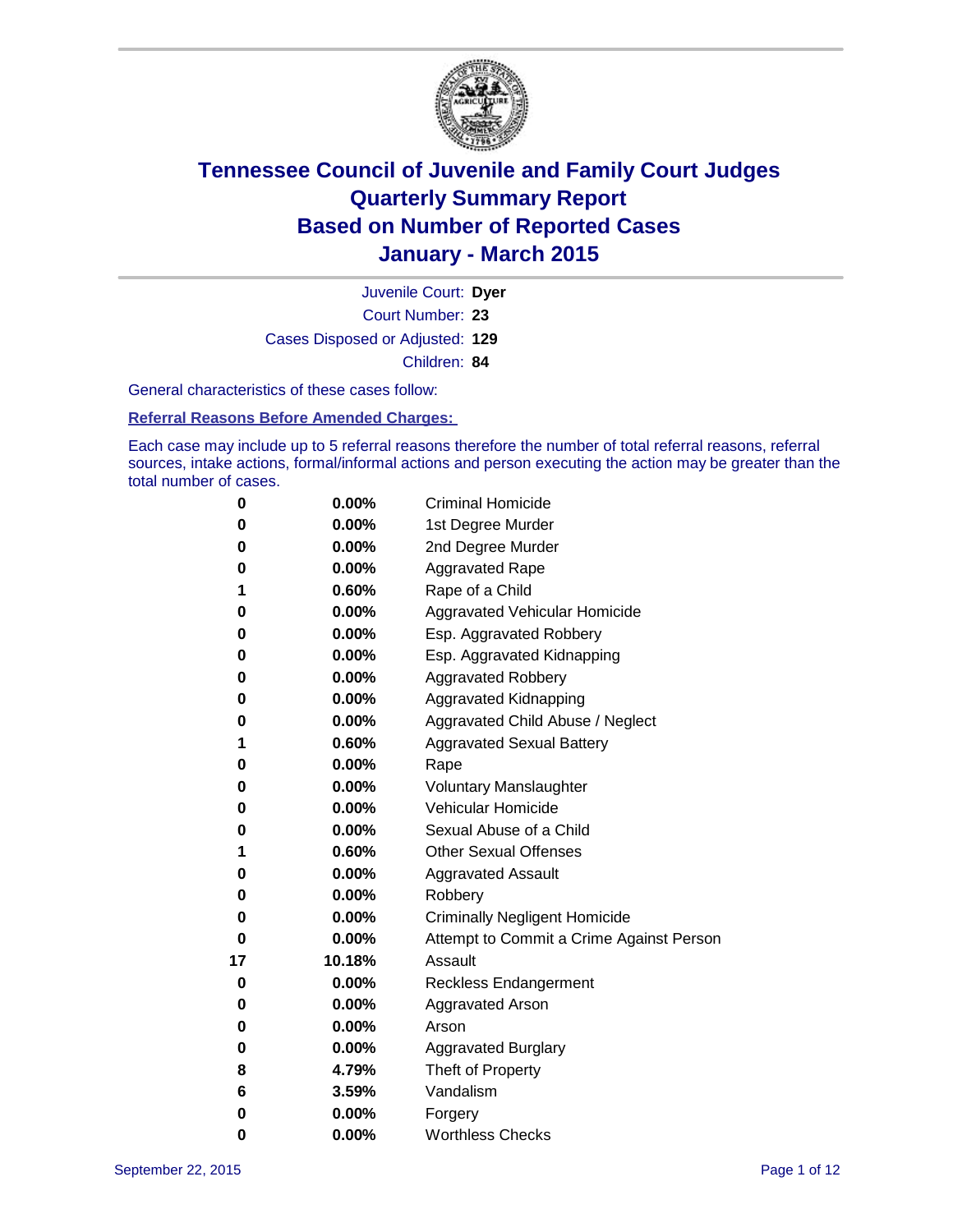

Court Number: **23** Juvenile Court: **Dyer** Cases Disposed or Adjusted: **129** Children: **84**

#### **Referral Reasons Before Amended Charges:**

Each case may include up to 5 referral reasons therefore the number of total referral reasons, referral sources, intake actions, formal/informal actions and person executing the action may be greater than the total number of cases.

| 0        | 0.00%  | Illegal Possession / Fraudulent Use of Credit / Debit Cards |
|----------|--------|-------------------------------------------------------------|
| 2        | 1.20%  | <b>Burglary</b>                                             |
| 0        | 0.00%  | Unauthorized Use of a Vehicle                               |
| 0        | 0.00%  | Cruelty to Animals                                          |
| 0        | 0.00%  | Sale of Controlled Substances                               |
| 3        | 1.80%  | Other Drug Offenses                                         |
| 0        | 0.00%  | <b>Possession of Controlled Substances</b>                  |
| 0        | 0.00%  | <b>Criminal Attempt</b>                                     |
| 0        | 0.00%  | Carrying Weapons on School Property                         |
| 0        | 0.00%  | Unlawful Carrying / Possession of a Weapon                  |
| 3        | 1.80%  | <b>Evading Arrest</b>                                       |
| 1        | 0.60%  | Escape                                                      |
| 1        | 0.60%  | Driving Under Influence (DUI)                               |
| 3        | 1.80%  | Possession / Consumption of Alcohol                         |
| 1        | 0.60%  | Resisting Stop, Frisk, Halt, Arrest or Search               |
| 0        | 0.00%  | <b>Aggravated Criminal Trespass</b>                         |
| 0        | 0.00%  | Harassment                                                  |
| 9        | 5.39%  | Failure to Appear                                           |
| 0        | 0.00%  | Filing a False Police Report                                |
| 0        | 0.00%  | <b>Criminal Impersonation</b>                               |
| 1        | 0.60%  | <b>Disorderly Conduct</b>                                   |
| 1        | 0.60%  | <b>Criminal Trespass</b>                                    |
| 1        | 0.60%  | <b>Public Intoxication</b>                                  |
| 0        | 0.00%  | Gambling                                                    |
| 40       | 23.95% | <b>Traffic</b>                                              |
| 0        | 0.00%  | <b>Local Ordinances</b>                                     |
| 0        | 0.00%  | Violation of Wildlife Regulations                           |
| 0        | 0.00%  | Contempt of Court                                           |
| 5        | 2.99%  | Violation of Probation                                      |
| $\bf{0}$ | 0.00%  | Violation of Aftercare                                      |
| 10       | 5.99%  | <b>Unruly Behavior</b>                                      |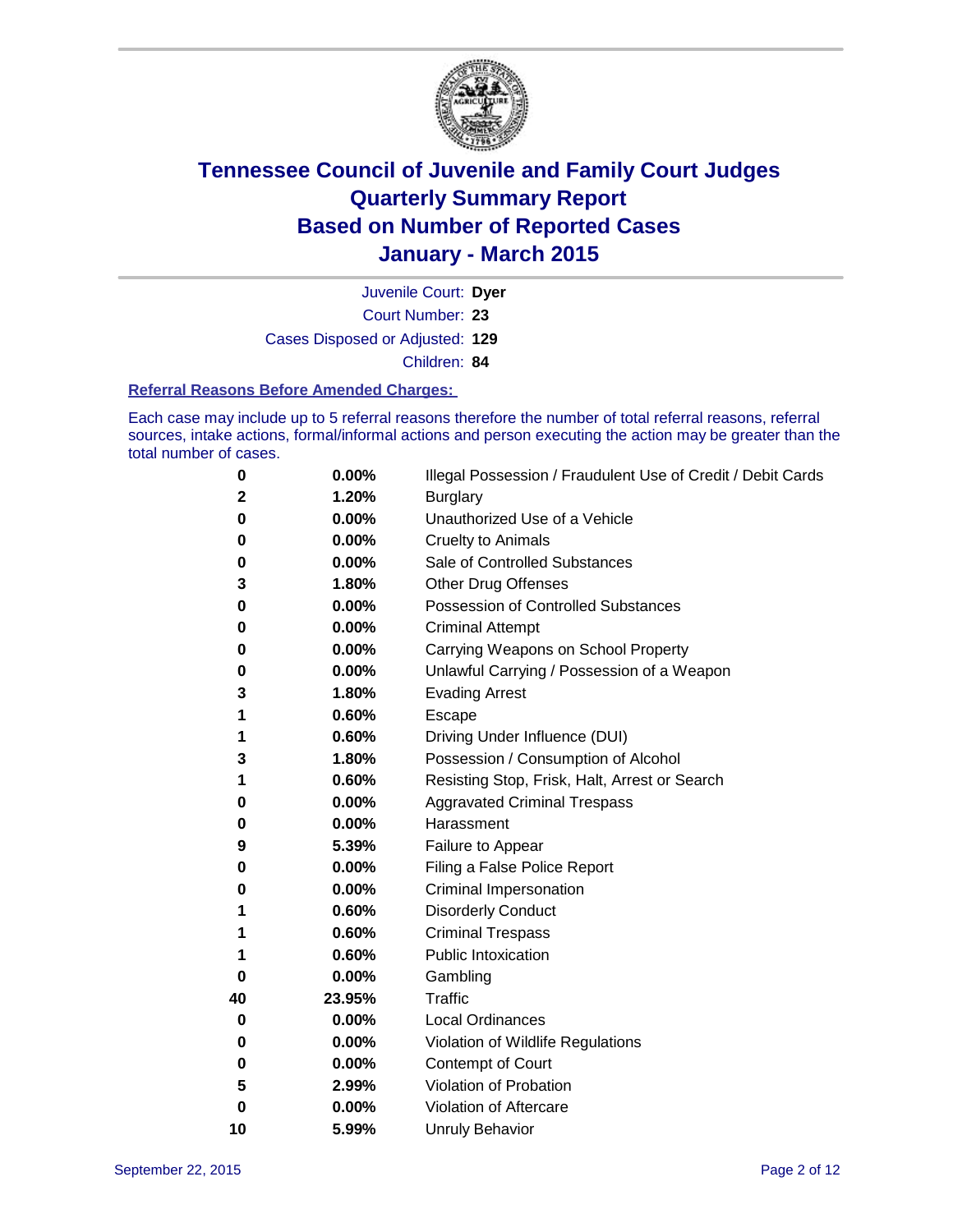

Court Number: **23** Juvenile Court: **Dyer** Cases Disposed or Adjusted: **129** Children: **84**

#### **Referral Reasons Before Amended Charges:**

Each case may include up to 5 referral reasons therefore the number of total referral reasons, referral sources, intake actions, formal/informal actions and person executing the action may be greater than the total number of cases.

| 14  | 8.38%    | Truancy                                |
|-----|----------|----------------------------------------|
| 10  | 5.99%    | In-State Runaway                       |
| 0   | $0.00\%$ | Out-of-State Runaway                   |
| 4   | 2.40%    | Possession of Tobacco Products         |
| 11  | 6.59%    | Violation of a Valid Court Order       |
| 5   | 2.99%    | <b>Violation of Curfew</b>             |
| 0   | 0.00%    | <b>Sexually Abused Child</b>           |
| 0   | 0.00%    | <b>Physically Abused Child</b>         |
| 0   | 0.00%    | Dependency / Neglect                   |
| 0   | 0.00%    | <b>Termination of Parental Rights</b>  |
| 0   | 0.00%    | <b>Violation of Pretrial Diversion</b> |
| 0   | 0.00%    | Violation of Informal Adjustment       |
| 6   | 3.59%    | <b>Judicial Review</b>                 |
| 0   | 0.00%    | <b>Administrative Review</b>           |
| 0   | 0.00%    | <b>Foster Care Review</b>              |
| 0   | $0.00\%$ | Custody                                |
| 0   | 0.00%    | Visitation                             |
| 0   | 0.00%    | Paternity / Legitimation               |
| 0   | 0.00%    | <b>Child Support</b>                   |
| 0   | 0.00%    | <b>Request for Medical Treatment</b>   |
| 0   | 0.00%    | <b>Consent to Marry</b>                |
| 2   | 1.20%    | Other                                  |
| 167 | 100.00%  | <b>Total Referrals</b>                 |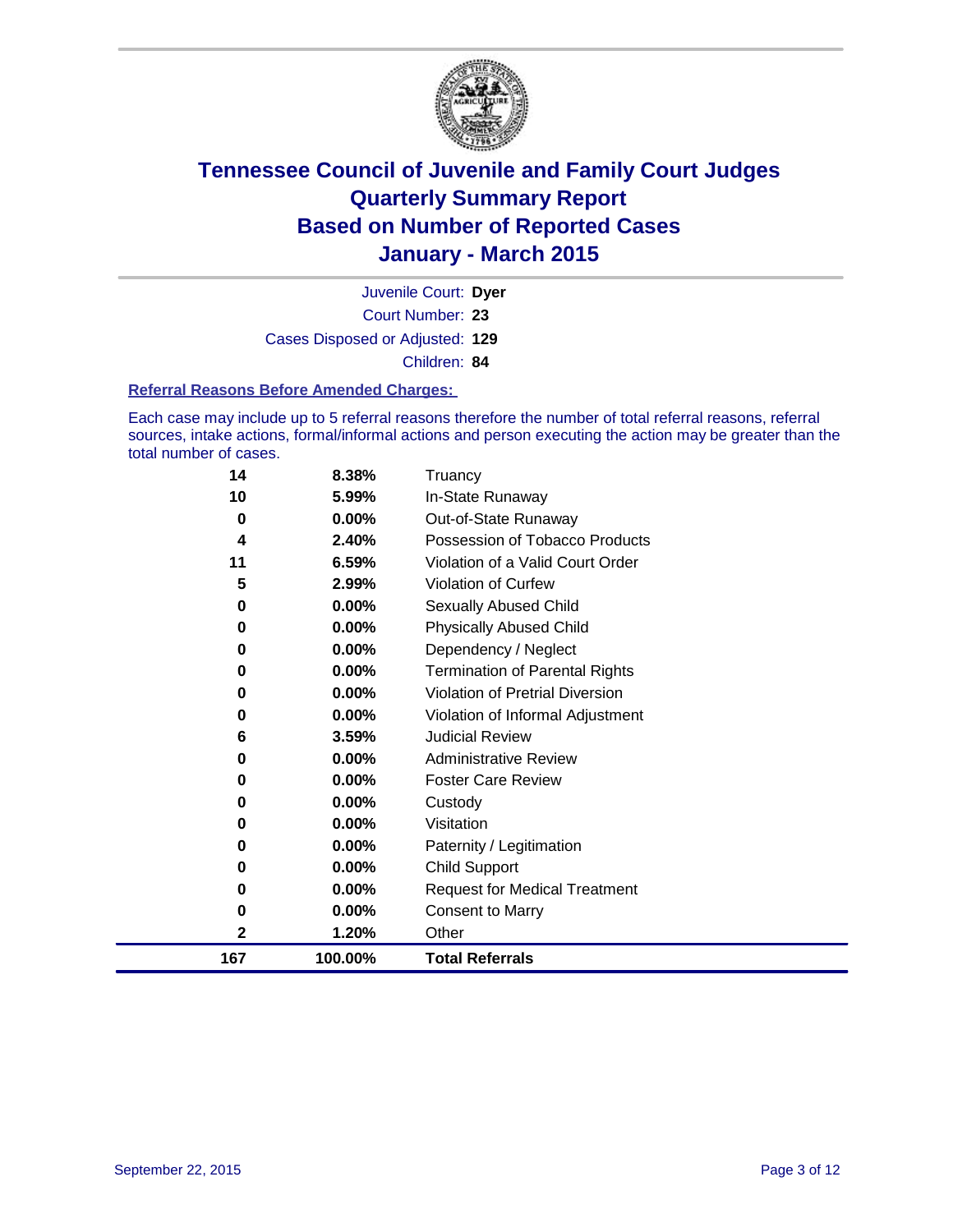

|                                 |                  |        | Juvenile Court: Dyer |  |  |
|---------------------------------|------------------|--------|----------------------|--|--|
|                                 | Court Number: 23 |        |                      |  |  |
| Cases Disposed or Adjusted: 129 |                  |        |                      |  |  |
|                                 | Children: 84     |        |                      |  |  |
| <b>Referral Sources: 1</b>      |                  |        |                      |  |  |
|                                 | 112              | 67.07% | Law Enforcement      |  |  |

| 167   | 100.00%  | <b>Total Referral Sources</b>     |
|-------|----------|-----------------------------------|
| 1     | 0.60%    | Other                             |
| 0     | $0.00\%$ | <b>Unknown</b>                    |
| 0     | $0.00\%$ | Hospital                          |
| 0     | $0.00\%$ | Child & Parent                    |
| 0     | $0.00\%$ | Victim                            |
| 0     | $0.00\%$ | <b>Other Court</b>                |
| 0     | $0.00\%$ | Social Agency                     |
| 38    | 22.75%   | <b>Court Staff</b>                |
| 0     | $0.00\%$ | <b>District Attorney's Office</b> |
| 0     | $0.00\%$ | <b>Other State Department</b>     |
| 0     | $0.00\%$ | <b>DCS</b>                        |
| 0     | $0.00\%$ | <b>CSA</b>                        |
| 16    | 9.58%    | School                            |
| 0     | $0.00\%$ | Self                              |
| 0     | $0.00\%$ | Relatives                         |
| 0     | $0.00\%$ | Parents                           |
| I I 4 | VI.VI 70 | LAW LINVICTIICH                   |

### **Age of Child at Referral: 2**

| 84 | 100.00%  | <b>Total Child Count</b> |
|----|----------|--------------------------|
| 0  | $0.00\%$ | <b>Unknown</b>           |
| 0  | $0.00\%$ | Ages 19 and Over         |
| 28 | 33.33%   | Ages 17 through 18       |
| 37 | 44.05%   | Ages 15 through 16       |
| 13 | 15.48%   | Ages 13 through 14       |
| 6  | 7.14%    | Ages 11 through 12       |
| 0  | $0.00\%$ | Ages 10 and Under        |
|    |          |                          |

<sup>1</sup> If different than number of Referral Reasons (167), verify accuracy of your court's data.

One child could be counted in multiple categories, verify accuracy of your court's data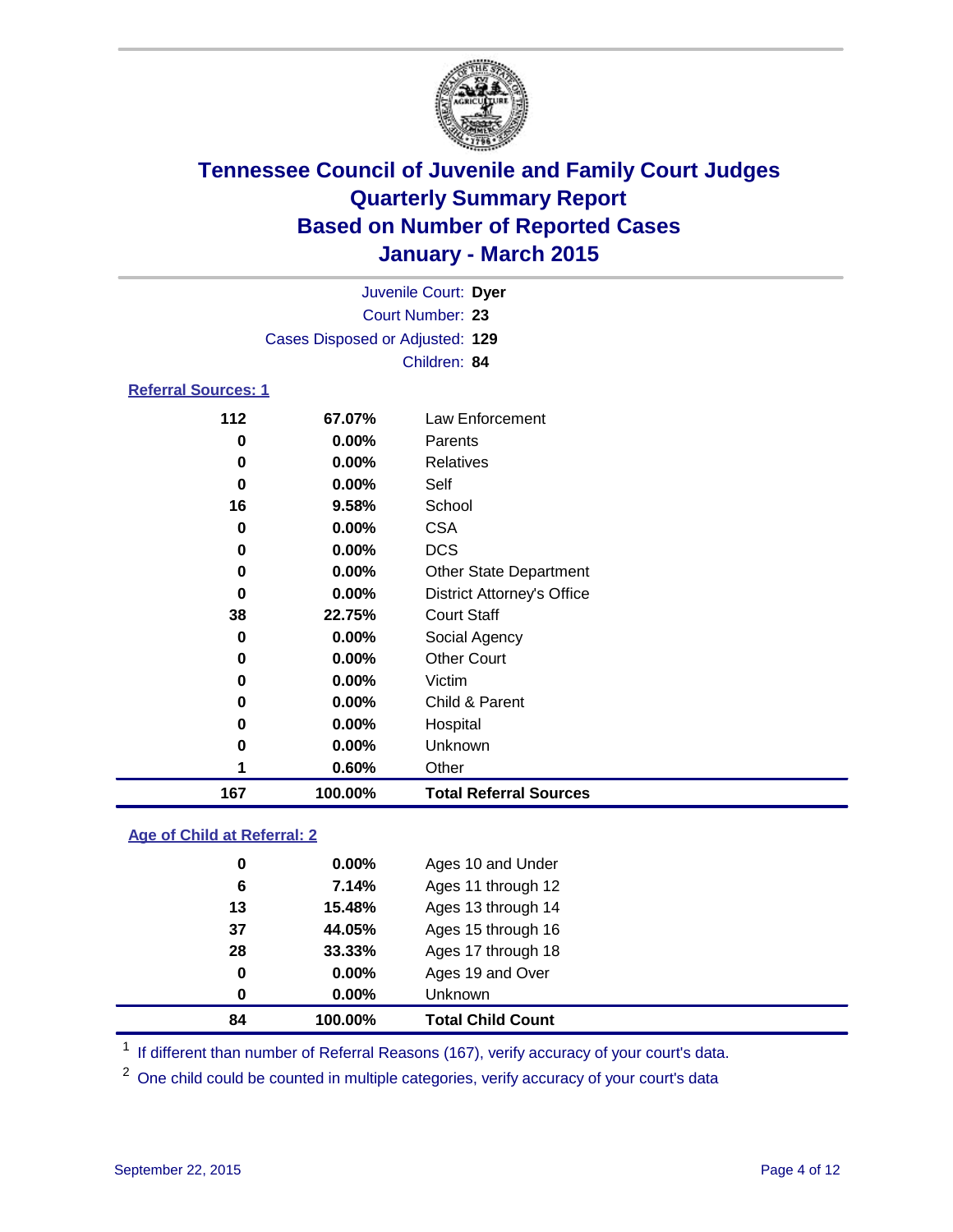

| Juvenile Court: Dyer                    |                                 |                          |  |  |
|-----------------------------------------|---------------------------------|--------------------------|--|--|
|                                         | Court Number: 23                |                          |  |  |
|                                         | Cases Disposed or Adjusted: 129 |                          |  |  |
|                                         |                                 | Children: 84             |  |  |
| <b>Sex of Child: 1</b>                  |                                 |                          |  |  |
| 58                                      | 69.05%                          | Male                     |  |  |
| 26                                      | 30.95%                          | Female                   |  |  |
| $\bf{0}$                                | 0.00%                           | Unknown                  |  |  |
| 84                                      | 100.00%                         | <b>Total Child Count</b> |  |  |
| Race of Child: 1                        |                                 |                          |  |  |
| 61                                      | 72.62%                          | White                    |  |  |
| 22                                      | 26.19%                          | African American         |  |  |
| $\bf{0}$                                | 0.00%                           | Native American          |  |  |
| 0                                       | 0.00%                           | Asian                    |  |  |
| 0                                       | 0.00%                           | Mixed                    |  |  |
| 1                                       | 1.19%                           | Unknown                  |  |  |
| 84                                      | 100.00%                         | <b>Total Child Count</b> |  |  |
| <b>Hispanic Origin: 1</b>               |                                 |                          |  |  |
| $\bf{0}$                                | 0.00%                           | Yes                      |  |  |
| 60                                      | 71.43%                          | No                       |  |  |
| 24                                      | 28.57%                          | Unknown                  |  |  |
| 84                                      | 100.00%                         | <b>Total Child Count</b> |  |  |
| <b>School Enrollment of Children: 1</b> |                                 |                          |  |  |
| 83                                      | 98.81%                          | Yes                      |  |  |
| $\bf{0}$                                | 0.00%                           | No                       |  |  |
| 1                                       | 1.19%                           | Unknown                  |  |  |
| 84                                      | 100.00%                         | <b>Total Child Count</b> |  |  |

One child could be counted in multiple categories, verify accuracy of your court's data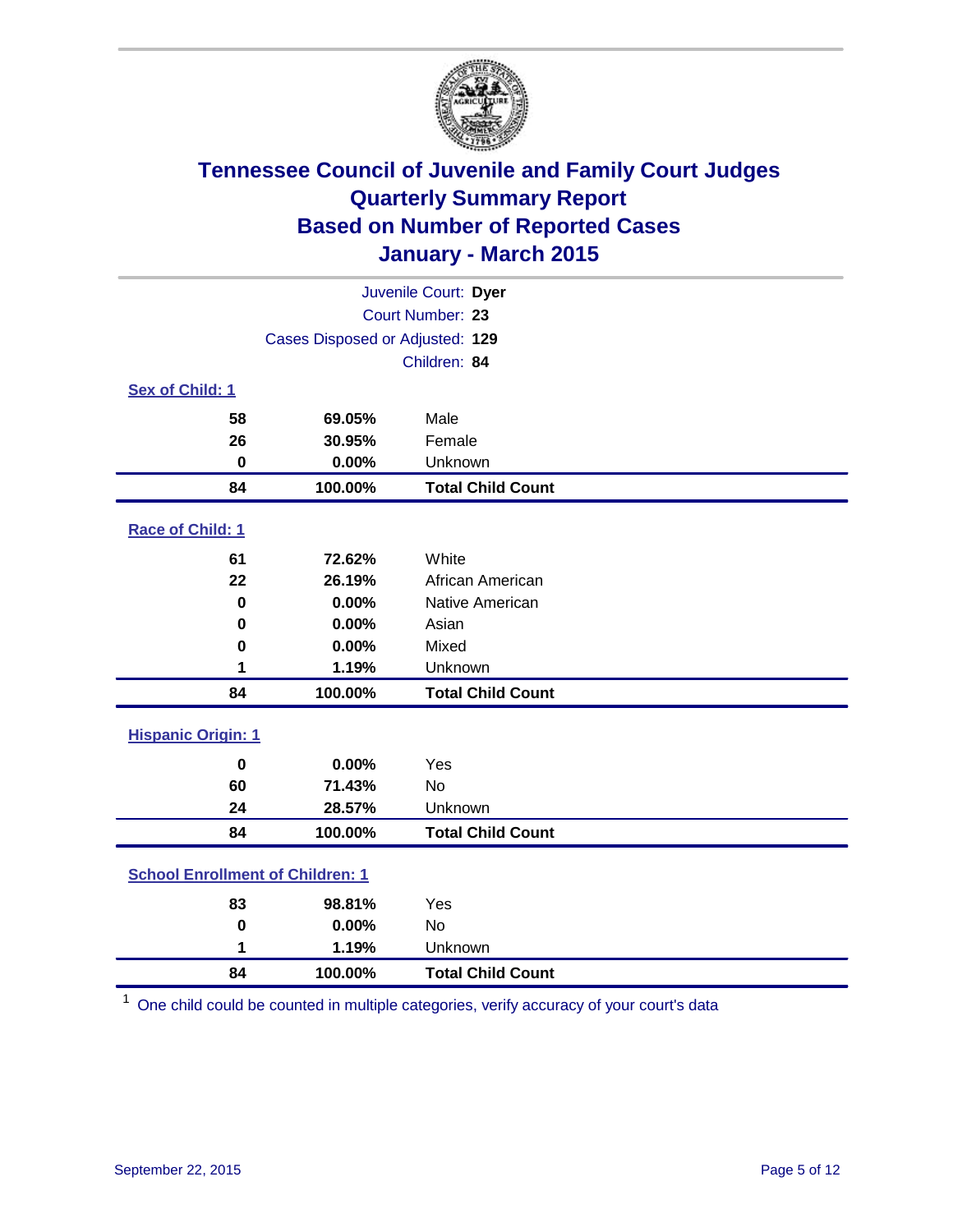

| Juvenile Court: Dyer            |  |
|---------------------------------|--|
| Court Number: 23                |  |
| Cases Disposed or Adjusted: 129 |  |
| Children: 84                    |  |

### **Living Arrangement of Child at Time of Referral: 1**

| 84           | 100.00%  | <b>Total Child Count</b>     |
|--------------|----------|------------------------------|
| 0            | $0.00\%$ | Other                        |
| 40           | 47.62%   | Unknown                      |
| 0            | $0.00\%$ | Independent                  |
| 0            | 0.00%    | In an Institution            |
| 0            | 0.00%    | In a Residential Center      |
| 0            | 0.00%    | In a Group Home              |
| 0            | $0.00\%$ | With Foster Family           |
| 0            | 0.00%    | With Adoptive Parents        |
| $\mathbf{2}$ | 2.38%    | <b>With Relatives</b>        |
| 6            | 7.14%    | With Father                  |
| 34           | 40.48%   | <b>With Mother</b>           |
| 0            | 0.00%    | With Mother and Stepfather   |
| 0            | 0.00%    | With Father and Stepmother   |
| $\mathbf{2}$ | 2.38%    | With Both Biological Parents |
|              |          |                              |

### **Type of Detention: 2**

| 0<br>0<br>0 | $0.00\%$<br>$0.00\%$<br>$0.00\%$ | Non-Secure Placement<br>Juvenile Detention Facility<br>Jail - Complete Separation |
|-------------|----------------------------------|-----------------------------------------------------------------------------------|
| 0           | 0.00%                            | Jail - Partial Separation                                                         |
| 0           | $0.00\%$                         | Jail - No Separation                                                              |
| 0           | $0.00\%$                         | <b>Psychiatric Hospital</b>                                                       |
| 0           | $0.00\%$                         | Unknown                                                                           |
| 129         | 100.00%                          | Does Not Apply                                                                    |
| 0           | $0.00\%$                         | Other                                                                             |
| 129         | 100.00%                          | <b>Total Detention Count</b>                                                      |

<sup>1</sup> One child could be counted in multiple categories, verify accuracy of your court's data

If different than number of Cases (129) verify accuracy of your court's data.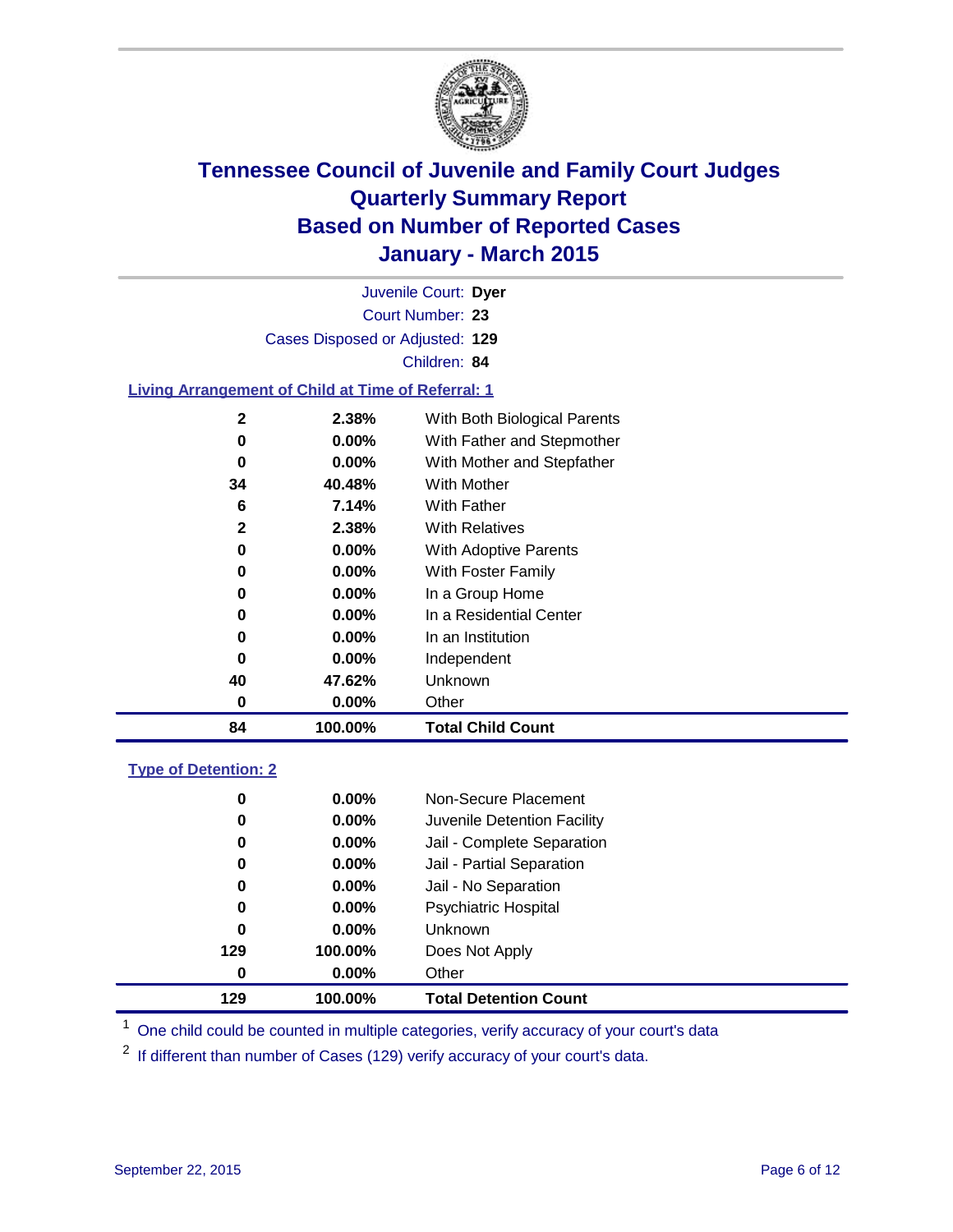

| Juvenile Court: Dyer                               |                                 |                                      |  |  |  |  |
|----------------------------------------------------|---------------------------------|--------------------------------------|--|--|--|--|
|                                                    | Court Number: 23                |                                      |  |  |  |  |
|                                                    | Cases Disposed or Adjusted: 129 |                                      |  |  |  |  |
|                                                    |                                 | Children: 84                         |  |  |  |  |
| <b>Placement After Secure Detention Hearing: 1</b> |                                 |                                      |  |  |  |  |
| 0                                                  | 0.00%                           | Returned to Prior Living Arrangement |  |  |  |  |
| 0                                                  | $0.00\%$                        | Juvenile Detention Facility          |  |  |  |  |
| Ω                                                  | 0.00%                           | Jail                                 |  |  |  |  |
| 0                                                  | 0.00%                           | Shelter / Group Home                 |  |  |  |  |
| 0                                                  | 0.00%                           | <b>Foster Family Home</b>            |  |  |  |  |
| 0.00%<br>n<br>0.00%<br>n                           |                                 | Psychiatric Hospital                 |  |  |  |  |
|                                                    |                                 | <b>Unknown</b>                       |  |  |  |  |
| 129                                                | 100.00%                         | Does Not Apply                       |  |  |  |  |
| 0                                                  | 0.00%                           | Other                                |  |  |  |  |
| 129                                                | 100.00%                         | <b>Total Placement Count</b>         |  |  |  |  |
| <b>Intake Actions: 2</b>                           |                                 |                                      |  |  |  |  |
| 0                                                  | 0.00%                           | <b>Petition Filed</b>                |  |  |  |  |
| 0                                                  | 0.00%                           | <b>Motion Filed</b>                  |  |  |  |  |
| 8                                                  | 4.79%                           | <b>Citation Processed</b>            |  |  |  |  |
| 0                                                  | 0.00%                           | Notification of Paternity Processed  |  |  |  |  |
| 6                                                  | 3.59%                           | Scheduling of Judicial Review        |  |  |  |  |
| 0                                                  | 0.00%                           | Scheduling of Administrative Review  |  |  |  |  |
| Ω                                                  | 0.00%                           | Scheduling of Foster Care Review     |  |  |  |  |
| 0                                                  | 0.00%                           | Unknown                              |  |  |  |  |

<sup>1</sup> If different than number of Cases (129) verify accuracy of your court's data.

**100.00% Total Intake Count**

**91.02%** Does Not Apply

**0.60%** Other

<sup>2</sup> If different than number of Referral Reasons (167), verify accuracy of your court's data.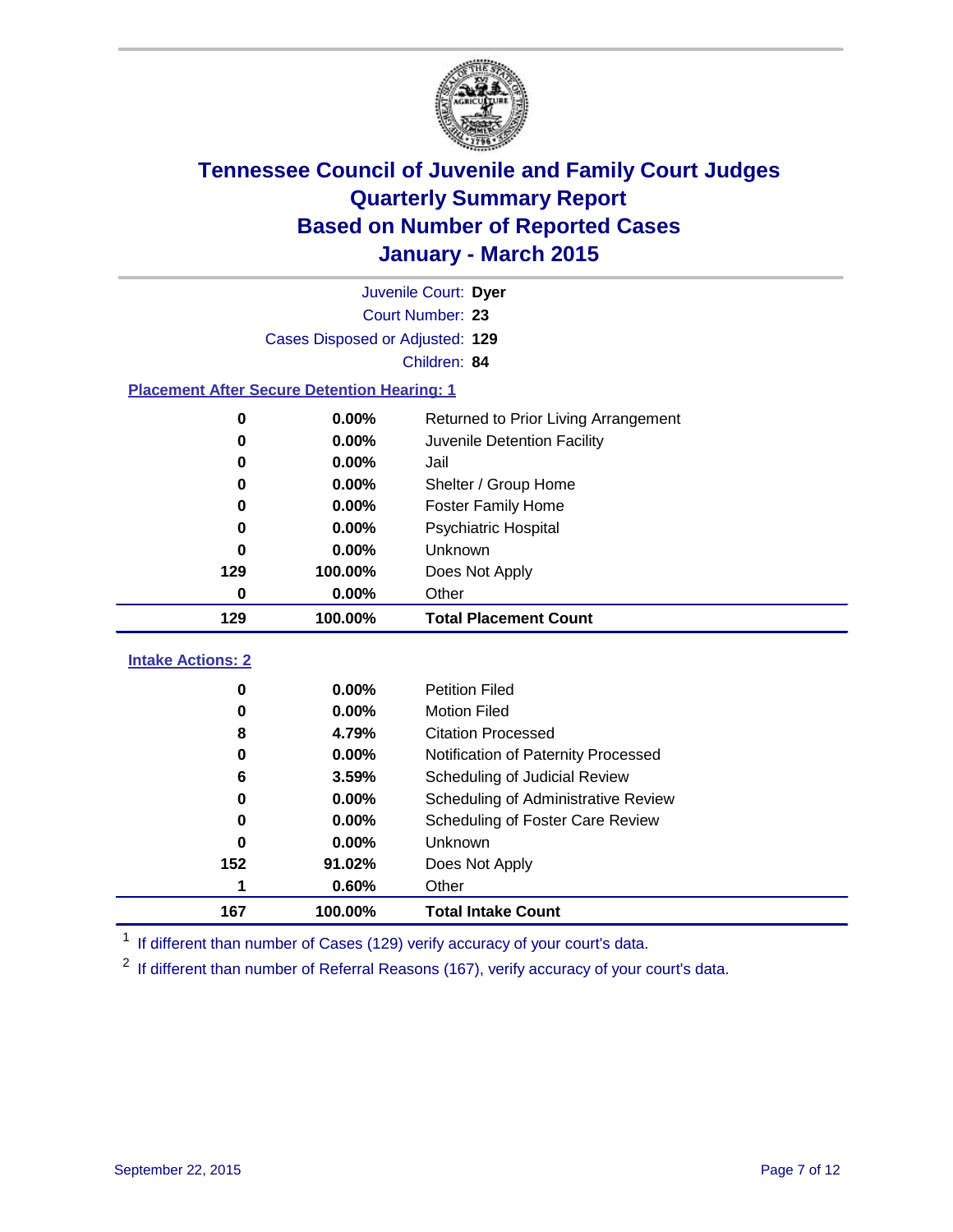

Court Number: **23** Juvenile Court: **Dyer** Cases Disposed or Adjusted: **129** Children: **84**

### **Last Grade Completed by Child: 1**

| $\pmb{0}$               | 0.00%    | Too Young for School         |
|-------------------------|----------|------------------------------|
| $\bf{0}$                | $0.00\%$ | Preschool                    |
| 0                       | 0.00%    | Kindergarten                 |
| 0                       | 0.00%    | 1st Grade                    |
| 0                       | 0.00%    | 1st Grade                    |
| 0                       | 0.00%    | 2nd Grade                    |
| 0                       | 0.00%    | 2nd Grade                    |
| 1                       | 1.19%    | 3rd Grade                    |
| $\pmb{0}$               | 0.00%    | 3rd Grade                    |
| $\mathbf 2$             | 2.38%    | 4th Grade                    |
| $\bf{0}$                | 0.00%    | 4th Grade                    |
| 1                       | 1.19%    | 5th Grade                    |
| $\pmb{0}$               | 0.00%    | 5th Grade                    |
| $\mathbf{2}$            | 2.38%    | 6th Grade                    |
| $\pmb{0}$               | 0.00%    | 6th Grade                    |
| 6                       | 7.14%    | 7th Grade                    |
| $\mathbf 0$             | 0.00%    | 7th Grade                    |
| 10                      | 11.90%   | 8th Grade                    |
| $\pmb{0}$               | 0.00%    | 8th Grade                    |
| $\overline{\mathbf{5}}$ | 5.95%    | 9th Grade                    |
| $\pmb{0}$               | 0.00%    | 9th Grade                    |
| $\overline{\mathbf{r}}$ | 8.33%    | 10th Grade                   |
| 3                       | 3.57%    | 11th Grade                   |
| 0                       | 0.00%    | 12th Grade                   |
| 0                       | 0.00%    | Non-Graded Special Ed        |
| 0                       | 0.00%    | <b>GED</b>                   |
| 0                       | 0.00%    | Graduated                    |
| $\pmb{0}$               | 0.00%    | <b>Never Attended School</b> |
| 47                      | 55.95%   | Unknown                      |
| $\mathbf 0$             | 0.00%    | Other                        |
| 84                      | 100.00%  | <b>Total Child Count</b>     |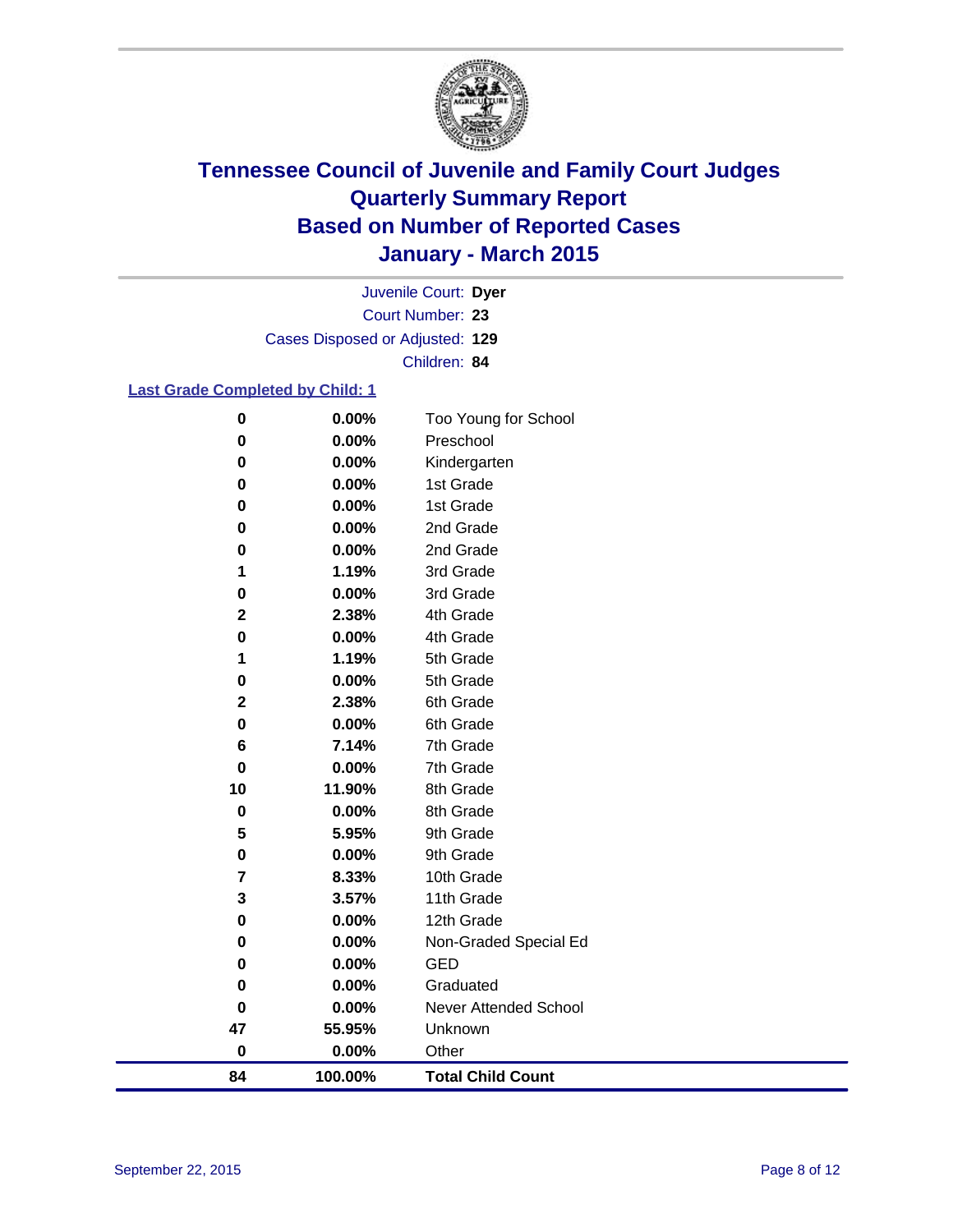

| Juvenile Court: Dyer                                                                                                                               |                          |
|----------------------------------------------------------------------------------------------------------------------------------------------------|--------------------------|
| Court Number: 23                                                                                                                                   |                          |
| Cases Disposed or Adjusted: 129                                                                                                                    |                          |
| Children: 84                                                                                                                                       |                          |
| <b>Enrolled in Special Education: 1</b>                                                                                                            |                          |
| $0.00\%$<br>0<br>Yes                                                                                                                               |                          |
| 1.19%<br>1<br>No                                                                                                                                   |                          |
| 98.81%<br><b>Unknown</b><br>83                                                                                                                     |                          |
| 84<br>100.00%                                                                                                                                      | <b>Total Child Count</b> |
| 1. $\alpha$ , and the contribution of the contribution of the contribution of the contribution of the contribution of the contribution of $\alpha$ |                          |

One child could be counted in multiple categories, verify accuracy of your court's data

| 167 | 100.00%  | Judge                     |
|-----|----------|---------------------------|
| 0   | 0.00%    | Magistrate                |
| 0   | $0.00\%$ | <b>YSO</b>                |
| 0   | $0.00\%$ | Other                     |
| 0   | $0.00\%$ | Unknown                   |
| 167 | 100.00%  | <b>Total Action Count</b> |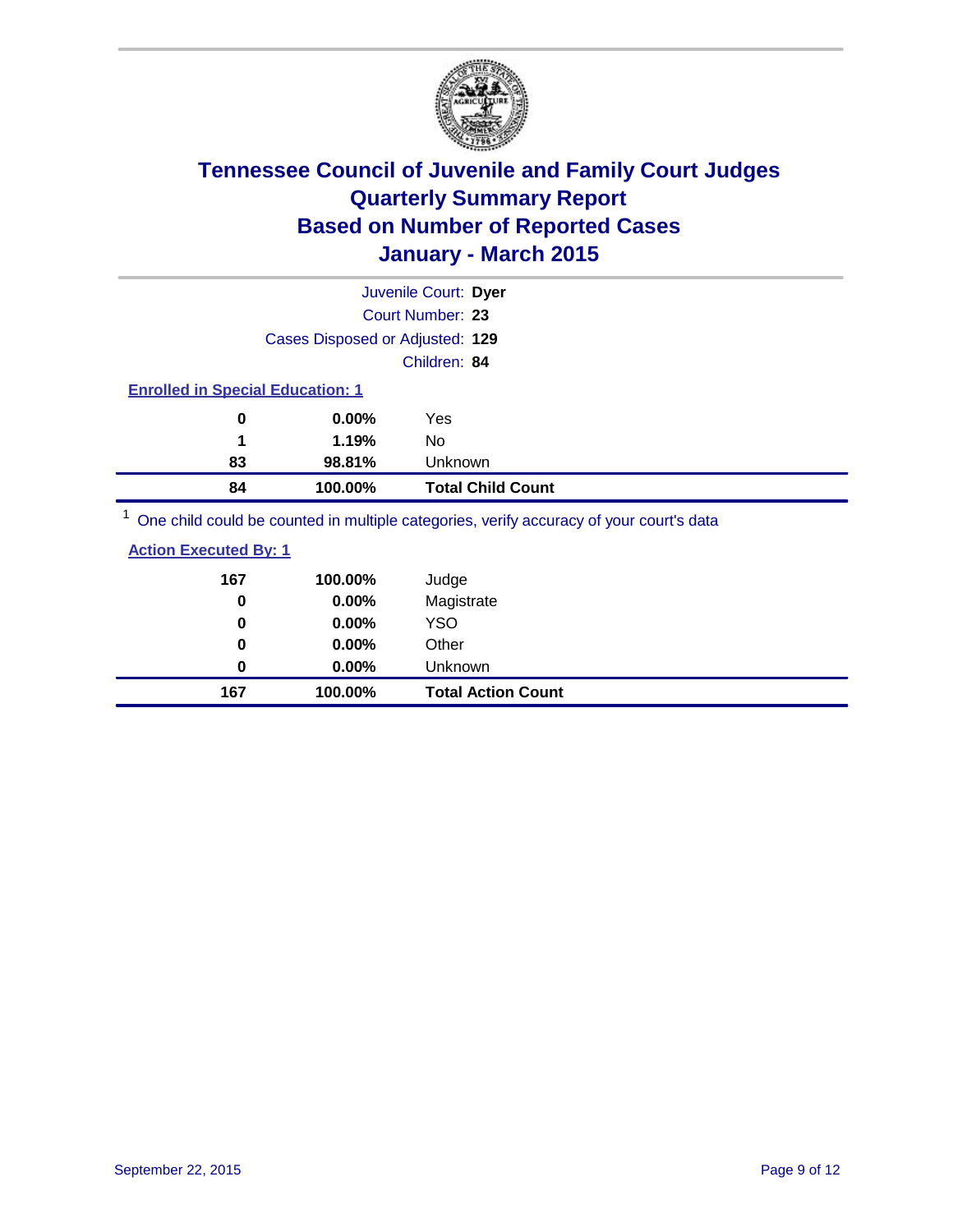

Court Number: **23** Juvenile Court: **Dyer** Cases Disposed or Adjusted: **129** Children: **84**

### **Formal / Informal Actions: 1**

| 64  | 38.32%   | Dismissed                                        |
|-----|----------|--------------------------------------------------|
|     | 0.60%    | Retired / Nolle Prosequi                         |
| 38  | 22.75%   | <b>Complaint Substantiated Delinquent</b>        |
| 44  | 26.35%   | <b>Complaint Substantiated Status Offender</b>   |
| 0   | $0.00\%$ | <b>Complaint Substantiated Dependent/Neglect</b> |
| 0   | $0.00\%$ | <b>Complaint Substantiated Abused</b>            |
| 0   | $0.00\%$ | <b>Complaint Substantiated Mentally III</b>      |
| 19  | 11.38%   | Informal Adjustment                              |
| 0   | $0.00\%$ | <b>Pretrial Diversion</b>                        |
| 0   | $0.00\%$ | <b>Transfer to Adult Court Hearing</b>           |
|     | 0.60%    | Charges Cleared by Transfer to Adult Court       |
| 0   | $0.00\%$ | Special Proceeding                               |
| 0   | $0.00\%$ | <b>Review Concluded</b>                          |
| 0   | $0.00\%$ | Case Held Open                                   |
| 0   | $0.00\%$ | Other                                            |
| 0   | $0.00\%$ | Unknown                                          |
| 167 | 100.00%  | <b>Total Action Count</b>                        |

<sup>1</sup> If different than number of Referral Reasons (167), verify accuracy of your court's data.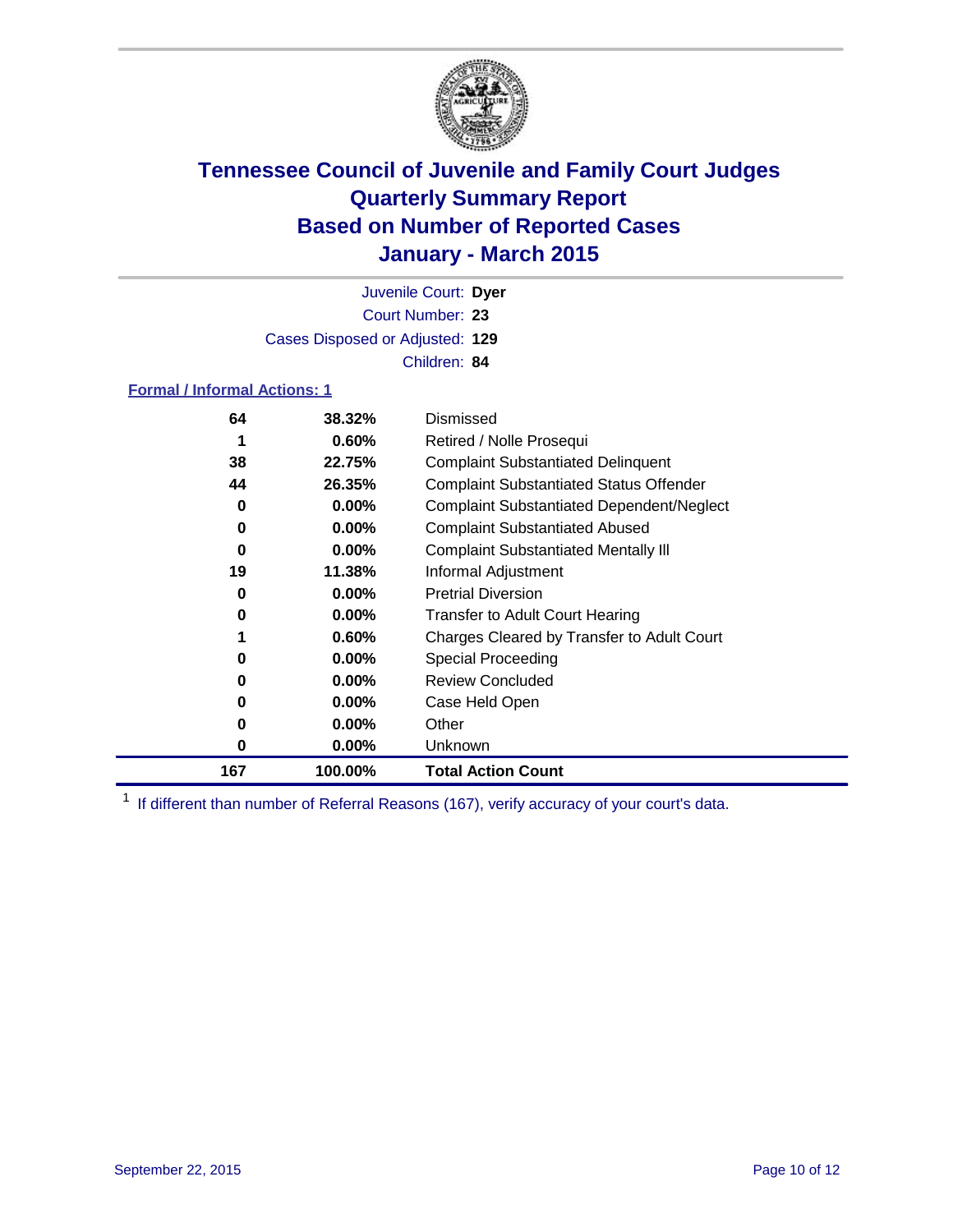

|                       |                                 | Juvenile Court: Dyer                                  |
|-----------------------|---------------------------------|-------------------------------------------------------|
|                       |                                 | Court Number: 23                                      |
|                       | Cases Disposed or Adjusted: 129 |                                                       |
|                       |                                 | Children: 84                                          |
| <b>Case Outcomes:</b> |                                 | There can be multiple outcomes for one child or case. |
| 49                    | 15.86%                          | <b>Case Dismissed</b>                                 |
| 1                     | 0.32%                           | Case Retired or Nolle Prosequi                        |
| 24                    | 7.77%                           | Warned / Counseled                                    |
| 0                     | 0.00%                           | Held Open For Review                                  |
| 17                    | 5.50%                           | Supervision / Probation to Juvenile Court             |
| 6                     | 1.94%                           | <b>Probation to Parents</b>                           |
| 0                     | 0.00%                           | Referral to Another Entity for Supervision / Service  |
| 4                     | 1.29%                           | Referred for Mental Health Counseling                 |
| 8                     | 2.59%                           | Referred for Alcohol and Drug Counseling              |
| 0                     | 0.00%                           | <b>Referred to Alternative School</b>                 |
| 0                     | 0.00%                           | Referred to Private Child Agency                      |
| 0                     | 0.00%                           | Referred to Defensive Driving School                  |
| 0                     | 0.00%                           | Referred to Alcohol Safety School                     |
| 0                     | 0.00%                           | Referred to Juvenile Court Education-Based Program    |
| 0                     | 0.00%                           | Driver's License Held Informally                      |
| 0                     | 0.00%                           | <b>Voluntary Placement with DMHMR</b>                 |
| 0                     | 0.00%                           | <b>Private Mental Health Placement</b>                |
| 0                     | 0.00%                           | <b>Private MR Placement</b>                           |
| 0                     | 0.00%                           | Placement with City/County Agency/Facility            |
| 0                     | 0.00%                           | Placement with Relative / Other Individual            |
| 16                    | 5.18%                           | Fine                                                  |
| 29                    | 9.39%                           | <b>Public Service</b>                                 |
| 10                    | 3.24%                           | Restitution                                           |
| 0                     | 0.00%                           | <b>Runaway Returned</b>                               |
| 14                    | 4.53%                           | No Contact Order                                      |
| 0                     | 0.00%                           | Injunction Other than No Contact Order                |
| 1                     | 0.32%                           | <b>House Arrest</b>                                   |
| 7                     | 2.27%                           | <b>Court Defined Curfew</b>                           |
| 0                     | 0.00%                           | Dismissed from Informal Adjustment                    |
| 0                     | 0.00%                           | <b>Dismissed from Pretrial Diversion</b>              |
| 0                     | 0.00%                           | Released from Probation                               |
| 0                     | 0.00%                           | <b>Transferred to Adult Court</b>                     |
| 0                     | 0.00%                           | <b>DMHMR Involuntary Commitment</b>                   |
| 4                     | 1.29%                           | <b>DCS Commitment - Determinate</b>                   |